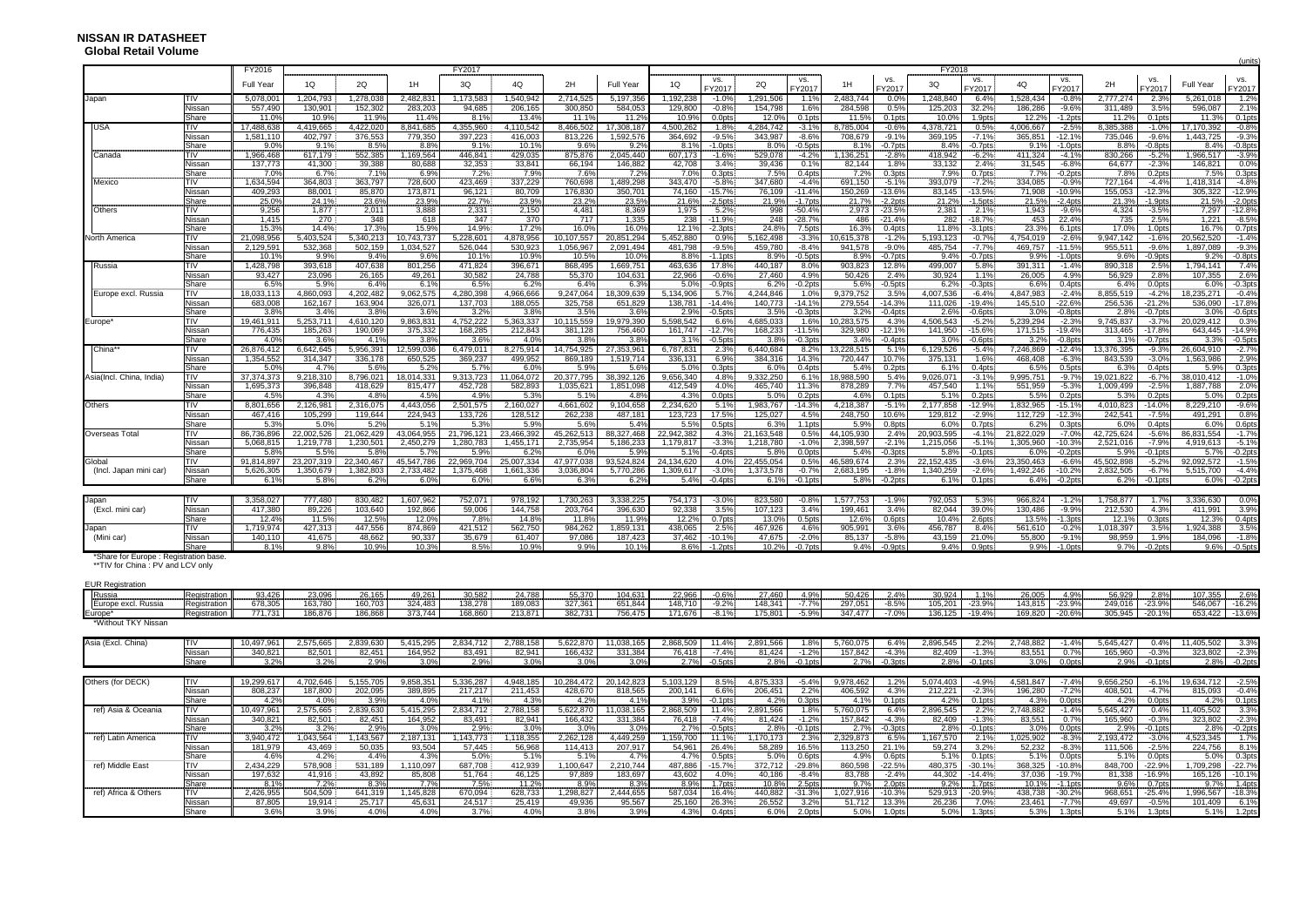| JIUWAI NGLAII VUIUIIIG DELA          |                    |                  |                   |                        |                  |                 |                   |                     |                  |                     |                      |                          |                     |                      |                   |                    |                     |                  |                                           |                   |                            |                             |                   |                                            |                    | (unit:                                             |
|--------------------------------------|--------------------|------------------|-------------------|------------------------|------------------|-----------------|-------------------|---------------------|------------------|---------------------|----------------------|--------------------------|---------------------|----------------------|-------------------|--------------------|---------------------|------------------|-------------------------------------------|-------------------|----------------------------|-----------------------------|-------------------|--------------------------------------------|--------------------|----------------------------------------------------|
|                                      | FY2016             |                  |                   |                        | FY2017           |                 |                   |                     |                  |                     |                      |                          |                     |                      |                   |                    |                     |                  | FY2018                                    |                   |                            |                             |                   |                                            |                    |                                                    |
|                                      | Full Year          | 1Q               | 2Q                | 1H                     | 3Q               | 4Q              | 2H                | Full Year           | 1Q               | vs. FY2017          |                      | 2Q                       | vs. FY2017          |                      |                   | vs. FY2017         |                     | 3Q               | vs. FY2017                                | 4Q                | vs. FY2017                 |                             | 2H                | vs. FY2017                                 | Full Year          | vs. FY2017                                         |
| <b>North America</b>                 |                    | 532,368          | 502,159           | 1,034,527              | 526,044          | 530,923         | 1,056,96          |                     | 481,798          | -50.570             | $-9.5%$              | 459,780                  |                     | $-8.4%$              | 941,578           | vol<br>$-92.949$   | $-9.0%$             | 485,754          | vol<br>$-40.29$<br>$-7.7%$                | 469,757           | $-61.166$                  |                             | 955,511           | $-101.45$                                  | 1,897,089          | $-194.40$<br>$-9.3%$                               |
| USA                                  | 2,129,5<br>1,581,1 | 402,797          | 376,55;           | 779,350                | 397,223          | 416,00          | 813,22            | 2,091,49<br>,592,57 | 364,692          | 38,10!              | $-9.5%$              | 343,987                  | $-42,379$<br>32,566 | $-8.6%$              | 708,679           | 70,671             | $-9.1^{\circ}$      | 369,195          | $-7.1%$                                   | 365,851           |                            | $-11.5$<br>$-12.19$         | 735,046           | $-9.6%$<br>$-9.6%$                         | ,443,725           | $-9.39$<br>148.                                    |
| Guam                                 | 1.41               | 270              | -341              | 61                     | 347              | -37             | - 71              | 1.33                | 238              | -32                 | $-11.9%$             | 248                      | $-100$              | $-28.7^{\circ}$      | 486               | $-132$             | -21.4%              | 282              | $-18.7%$<br>-65                           | 453               | 83                         | $22.4^{\circ}$              | -735              | 18<br>$2.5^{\circ}$                        | 1,221              | $-8.5%$<br>$-114$                                  |
| Mexico                               | 409,29             | 88,001           | 85,870            | 173.87                 | 96,121           | 80,70           | 176,83            | 350,70              | 74,160           | $-13.841$           | $-15.7%$             | 76,109                   | $-9,761$            | $-11.49$             | 150,269           | $-23.602$          | $-13.69$            | 83,145           | $-12.976$<br>$-13.5%$                     | 71.908            | -8.801 I                   | $-10.9%$                    | 155,053           | $-21,777$<br>$-12.39$                      | 305,322            | $-45.379$<br>$-12.99$                              |
| Canada                               | 137.77             | 41.300           | 39.388            | 80.688                 | 32.353           | 33.84           | 66.19             | 146.88              | 42.708           | 1.408               | 3.4%                 | 39.436                   | 48                  | 0.1%                 | 82.144            | 1.456              | 1.8%                | 33.132           | 2.4%<br>779                               | 31.545            |                            | $-6.8%$                     | 64.677            | $-2.39$                                    | 146.821            | $0.0\%$                                            |
| <b>rope</b>                          | 776.43             | 185.263          | 190.069           | 375.332                | 168.285          | 212.84          | 381.128           | 756.46              | 161.747          | $-23.516$           | $-12.7%$             | 168.233                  | $-21.836$           | $-11.5%$             | 329.980           | $-45.352$          | $-12.1%$            | 141.950          | $-15.6%$<br>$-26.335$                     | 171.515           | $-41.328$                  | $-19.4%$                    | 313.465           | $-67.66$<br>$-17.8%$                       | 643.445            | $-14.9%$<br>-113.015                               |
| Western Europ                        | 640,3              | 150,069          | 152,22<br>47.19   | 302,29                 | 125,968          | 174,64          | 300,61            | 602,90              | 126,972          | 23,09               | -15.4%               | 128,220                  | 24.OC               | $-15.89$             | 255,192           |                    | 15.6%<br>$-31.69$   | 00,911           | -19.9%                                    | 135,141           |                            | $-22.69$<br>$-16.1^{\circ}$ | 236,052           | $-21.5$<br>$-19.1$                         | 491,244            | $-18.5^{\circ}$                                    |
| Germany                              | 179,92<br>80.37    | 36,053<br>18.546 | 18.82             | 83,24<br>37.367        | 27,145<br>16.790 | 39,15<br>18,74  | 66,29<br>35,53    | 149,54<br>72,90     | 27,546<br>13.372 | $-8,50$<br>$-5.174$ | $-23.6%$<br>$-27.9%$ | 29,427<br>13,785         | -17,768<br>-5.036   | $-37.69$<br>$-26.8%$ | 56,973<br>27,157  | -26,275<br>-10,210 | $-27.39$            | 20,790<br>9,950  | $-23.4%$<br>$-40.7%$<br>-6.840            | 32,850<br>11.838  | $6.30^{\circ}$<br>$-6.906$ | $-36.8%$                    | 53,640<br>21.788  | $-12,65$<br>$-38.7'$<br>$-13.746$          | 110,613<br>48.945  | $-26.0^{\circ}$<br>-38,93<br>$-32.99$<br>$-23.956$ |
| Spain                                | 70,45              | 19,534           | 16,484            | 36,01                  | 18,354           | 21,95           | 40,30             | 76,32               | 17,145           | $-2.389$            | $-12.2%$             | 18,212                   | 1,728               | 10.5%                | 35,357            | $-661$             | $-1.89$             | 15,635           | $-2,719$<br>$-14.8%$                      | 18,582            |                            | $-15.3^{\circ}$             | 34,21             | $-15.1$                                    | 69,574             | $-6.74$<br>$-8.89$                                 |
| Italy                                | 68,55              | 19,031           | 16,22             | 35,258                 | 15,332           | 22,01           | 37,34             | 72,60               | 15,697           | $-3.334$            | $-17.5%$             | 11,880                   | $-4.347$            | $-26.8%$             | 27,577            | $-7,681$           | $-21.8^{\circ}$     | 12,511           | $-2,82$<br>$-18.4%$                       | 15,338            | $-6,673$                   | $-30.3^{\circ}$             | 27,849            | $-9.494$<br>$-25.49$                       | 55,426             | $-23.7%$<br>-17,17!                                |
| France                               | 84,25              | 20,888           | 16,646            | 37,534                 | 18,006           | 21,02           | 39,02             | 76,56               | 17,903           | -2.985              | $-14.3%$             | 17,629                   | 983                 | 5.9%                 | 35,532            | -2.002             | $-5.39$             | 10,340           | $-7.666$<br>$-42.6%$                      | 13,715            | $-7,306$                   | $-34.8%$                    | 24,055            | $-38.49$<br>-14.972                        | 59,587             | $-22.29$<br>-16.974                                |
| Holland                              | 15.49              | 3,512            | 3,491             | 7.003                  | 3.146            | 4.45            | 7.60              | 14.60               | 4,245            | 733                 | 20.9%                | 3,891                    | 400                 | 11.5%                | 8.136             | 1,133              | 16.2%               | 4.495            | 1,349<br>42.9%                            | 4.499             | 44                         | $1.0^\circ$                 | 8.994             | 1,393<br>18.39                             | 17.130             | 2,526<br>$17.3^{\circ}$                            |
| <b>Switzerlan</b><br>Austria         | 7,82<br>8,76       | 1,620<br>1,881   | 1,724<br>2,29     | 3,344<br>4,172         | 1,696<br>1,865   | 1,72<br>1,97    | 3,42<br>3,83      | 6,76<br>8,01        | 1,471<br>1,661   | $-149$<br>$-220$    | $-9.2%$<br>$-11.7%$  | 1,347<br>2,169           | $-377$<br>$-122$    | $-21.9%$<br>$-5.39$  | 2,818<br>3,830    | $-526$<br>$-342$   | $-15.79$<br>$-8.29$ | 1,407<br>1,304   | $-17.0%$<br>$-561$<br>$-30.1%$            | 1,914<br>1,308    | 188<br>-665                | 10.9%<br>$-33.7%$           | 3,321<br>2,612    | $-101$<br>$-3.09$<br>-31.99<br>-1,22       | 6,139<br>6,442     | $-9.39$<br>-621<br>$-1.56$<br>$-19.6^{\circ}$      |
| W. Others                            | 124,70             | 29,004           | 29,346            | 58.350                 | 23,634           | 43,61           | 67,245            | 125,59              | 27,932           | -1,072              | $-3.7%$              | 29,880                   | 534                 | 1.8%                 | 57,812            | -538               | -0.9%               | 24,479           | 845<br>3.6%                               | 35,097            | 8.514                      | $-19.5%$                    | 59,576            | $-7.66$<br>$-11.49$                        | 117,388            | $-6.5%$<br>-8,20                                   |
| Others (=Eastern Europe)             | 136,08             | 35,194           | 37.844            | 73,038                 | 42,317           | 38,20           | 80,51             | 153,55              | 34,775           | $-419$              | $-1.2%$              | 40,013                   | 2,169               | 5.7%                 | 74,788            | 1,750              | 2.4%                | 41,039           | $-3.0%$                                   | 36,374            | l 826                      | $-4.8%$                     | 77.413            | $-3.9%$                                    | 152,201            | $-0.9%$                                            |
| Russia                               | 93,42              | 23,096           | 26,165            | 49,26                  | 30,582           | 24,78           | 55,370            | 104,63              | 22,966           | $-130$              | -0.6%                | 27,460                   | 1,295               | 4.9%                 | 50,426            | 1,165              | 2.4%                | 30,924           | 342<br>1.1%                               | 26,005            | 1,217                      | $4.9^{\circ}$               | 56,929            | 1,559<br>2.8%                              | 107,355            | 2,724<br>2.6%                                      |
| others                               | 42.65              | 12.098           | 11.679            | 23.777                 | 11.735           | 13.41           | 25.147            | 48.92               | 11.809           | $-289$              | $-2.4%$              | 12.553                   | 874                 | 7.5%                 | 24.362            | 585                | 2.5%                | 10.115           | $-13.8%$<br>-1.620                        | 10.369            | $-3.043$                   | $-22.7%$                    | 20.484            | $-4.663$<br>$-18.5%$                       | 44.846             | $-8.3%$<br>$-4.071$                                |
| hers                                 | 2,162,78           | 502,147          | 538,273           | 1.040.420              | 586.454          | 711.40          | 1,297,85          | 2.338.27            | 536,272          | 34,125              | 6.8%                 | 590,767                  | 52.494              | 9.8%                 | 1.127.039         | 86,619             | 8.3%                | 587,352          | 0.2%<br>898                               | 664.688           | $-46.717$                  | $-6.6%$                     | .252.040          | $-45.819$<br>$-3.5%$                       | 2.379.079          | 40.800<br>1.7%                                     |
| Asia & Oceania<br>Taiwan             | 340.82<br>44.72    | 82.501<br>11.352 | 82,451<br>10,87   | 164.952<br>22,22       | 83.491<br>9.777  | 82.94<br>10,62  | 166.432<br>20,39  | 331,38<br>42.62     | 76.418<br>9.492  | $-6.083$<br>-1.86   | $-7.4%$<br>$-16.4%$  | 81,424<br>9,405          | $-1,027$<br>1.472   | $-1.2%$<br>$-13.5%$  | 157.842<br>18,897 | $-7.110$<br>-3.332 | $-4.3%$<br>$-15.0$  | 82.409<br>6,810  | $-1.082$<br>$-1.3%$<br>$-30.3%$<br>-2.967 | 83,551<br>11.000  | 610<br>378                 | 0.7%<br>3.6%                | 165,960<br>17,810 | $-472$<br>$-0.3%$<br>-12.79                | 323.802<br>36,70   | $-2.3%$<br>$-7.582$<br>$-13.9%$<br>-5.92           |
| Thailand                             | 44.33              | 13.815           | 14.434            | 28,249                 | 17.105           | 16,96           | 34,07             | 62.3'               | 16.481           | 2.666               | 19.3%                | 17.644                   | 3,210               | 22.29                | 34,125            | 5,876              | 20.8%               | 21,304           | 4.199<br>24.5%                            | 18.958            | 1,993                      | 11.7%                       | 40,262            | 6.192<br>18.29                             | 74.387             | 19.4%<br>12,068                                    |
| Philippines                          | 18,52              | 5,374            | 6.714             | 12,08                  | 7,630            | 5,78            | 13,41             | 25,50               | 7,439            | 2,065               | 38.4%                | 11,285                   | 4.571               | 68.19                | 18,724            | 6,636              | 54.9%               | 10,445           | 2,815<br>36.9%                            | 11,239            | 5,456                      | 94.39                       | 21,684            | 8,271<br>61.79                             | 40.408             | 14,907<br>$58.5^{\circ}$                           |
| Malaysia                             | 34.68              | 7,420            | 6,769             | 14,189                 | 6,076            | 6,75            | 12,82             | 27,01               | 6,738            | -682                | $-9.2%$              | 7,233                    | 464                 | 6.9%                 | 13,971            | $-218$             | $-1.59$             | 5,917            | $-2.6%$<br>$-159$                         | 7,129             | 379                        | 5.6%                        | 13,046            | 220<br>17'                                 | 27.017             | 0.0%                                               |
| Indonesia                            | 35,27              | 7.530            | 7 639             | 15.16                  | 5.994            | 6.844           | 12.83             | 28.00               | 3.177            | $-4.353$            | $-57.8%$             | 2.836                    | 4 80.               | $-62.9%$             | 6.013             | $-9.156$           | $-60.49$            | 3.754            | $-37.4%$<br>-2 240                        | 4.641             | ว วกจ                      | $-32.2%$                    | 8.395             | $-4.443$<br>$-34.69$                       | 14.408             | $-48.6^\circ$<br>-13.59                            |
| Australia                            | 65,4'              | 15,255           | 12,359            | 27,614                 | 14,422           | 15,86           | 30,28             | 57,90               | 14,180           | $-1.075$            | $-7.0%$              | 14,050                   | 1,691               | 13.7%                | 28,230            | 616                | 2.2%                | 14,266           | $-156$<br>$-1.1%$                         | 13,003            | 2.863                      | $-18.0%$                    | 27,269            | $-3.019$<br>$-10.09$                       | 55,499             | $-4.29$<br>$-2.40$                                 |
| New Zealan                           | 8,70<br>10.436     | 2,029<br>2.628   | 1,956<br>2,290    | 3,985<br>4.918         | 1,751<br>3,250   | 2,06<br>1,26    | 3,81<br>4.51      | 7,80<br>9,43        | 2,121<br>1,705   | 92<br>$-923$        | 4.5%<br>$-35.1%$     | 2,128<br>1,591           | 172<br>$-699$       | 8.8%<br>$-30.5%$     | 4,249<br>3,296    | 264<br>-1.6221     | 6.6%<br>-33.09      | 2,056<br>1,688   | 305<br>17.4%<br>$-48.1%$<br>-1.562        | 2,224<br>1,372    | 158<br>106                 | 7.6%<br>8.4%                | 4,280<br>3,060    | 463<br>12.1<br>$-1.456$<br>-32.29          | 8,529<br>6,356     | 9.3%<br>727<br>$-32.69$<br>$-3.078$                |
| Singapore<br>Hong Kong               | 1.71               | 315              | 735               | 1.050                  | 666              | -63             | 1.30 <sub>0</sub> | 2,35                | 494              | 179                 | 56.8%                | 474                      | $-261$              | $-35.59$             | 968               | $-82$              | $-7.89$             | 543              | $-123$<br>$-18.5%$                        | 697               | 591                        | 9.2%                        | 1.240             | $-64$<br>$-4.9°$                           | 2,208              | $-146$<br>$-6.29$                                  |
| India                                | 56,6'              | 12,048           | 13,557            | 25,605                 | 12,127           | 11,01           | 23,145            | 48,75               | 10,764           | $-1.284$            | $-10.7%$             | 9,549                    | $-4.00$             | $-29.6%$             | 20,313            | 5,292              | $-20.79$            | 10,174           | $-1.953$<br>$-16.1%$                      | 8,166             |                            | $-25.9%$                    | 18,340            | $-20.89$<br>$-4.805$                       | 38,653             | $-20.79$<br>$-10.097$                              |
| others                               | 20.40              | 4.735            | 5.121             | 9856                   | 4.693            | 5.12            | 9.81              | 19.67               | 3.827            | -90)                | $-19.2%$             | 5,229                    | 108                 | 21%                  | 9.056             | -800               | $-8.19$             | 5.452            | 759<br>16.2%                              | 5.122             |                            | 0.0%                        | 10.574            | 758<br>7.79                                | 19.630             | $-0.29$                                            |
| China                                | 1.354.55           | 314.347          | 336.178           | 650.525                | 369.237          | 499.95          | 869.189           | .519.71             | 336.131          | 21.784              | 6.9%                 | 384.316                  | 48.138              | 14.3%                | 720.447           | 69.922             | 10.7%               | 375.131          | 5.894<br>1.6%                             | 468.408           | $-31.544$                  | $-6.3%$                     | 343.539           | $-3.0%$<br>-25.650                         | .563.986           | 2.9%<br>44.272                                     |
| <b>Middle East</b>                   | 150,56             | 31.528           | 33.530            | 65.058<br>17.53        | 35.098           | 36,24           | 71.34             | 136.39              | 34.177           | 2.649               | 8.4%<br>$-34.6%$     | 32.329                   | $-1.201$            | $-3.6%$              | 66.506            | 1.448              | 2.2%                | 30.757           | $-4.341$<br>$-12.4%$<br>$-19.1%$          | 30.766            | $-5.476$                   | $-15.1%$<br>$-0.9%$         | 61.523            | $-9.817$<br>$-13.8%$                       | 128.029<br>27.136  | $-6.1%$<br>$-8.36$<br>$-22.7%$                     |
| Saudi Arabia<br>GULF                 | 51,1'<br>99.45     | 8,688<br>22.840  | 8,85<br>24.679    | 47.51                  | 8,953<br>26.145  | 8,59<br>27.64   | 17,54<br>53.79    | 35,08<br>101.31     | 5,685<br>28.492  | -3.00<br>5.652      | 24.7%                | 5,684<br>26.645          | -3,167<br>1.966     | $-35.89$<br>8.0%     | 11,369<br>55.137  | $-6.170$<br>7.618  | $-35.29$<br>16.0%   | 7,246<br>23.511  | -1.707<br>$-2.634$<br>$-10.1%$            | 8,521<br>22.245   | $-75$<br>$-5.401$          | $-19.5%$                    | 15,767<br>45.756  | $-10.2'$<br>$-1.78$<br>$-8.03$<br>$-14.99$ | 100.893            | -7.95<br>$-0.49$<br>$-417$                         |
| Middle East 2                        | 47.06              | 10.388           | 10,362            | 20,750                 | 16,666           | 9,88            | 26,549            | 47,29               | 9.425            | $-963$              | $-9.3%$              | 7,857                    | $-2.505$            | $-24.2%$             | 17.282            | $-3.468$           | $-16.7%$            | 13,545           | $-3.121$<br>$-18.7%$                      | 6.270             | $-3.613$                   | $-36.6%$                    | 19.815            | $-6.734$<br>$-25.4%$                       | 37.097             | $-21.6%$<br>$-10.202$                              |
| Mediterranean/CIS                    | 14.04              | 2,186            | 3.181             | 5,36                   | 2,463            | 4.19            | 6.66              | 12,02               | 2,757            | 571                 | 26.1%                | 4.074                    | 893                 | 28.19                | 6.831             | 1,464              | $27.3^{\circ}$      | 3.017            | 22.5%<br>554                              | 2,913             | $-1,286$                   | $-30.6%$                    | 5,930             | $-110'$<br>-732                            | 12,761             | 6.1%<br>732                                        |
| Turkev                               | 31.91              | 8.098            | 7.07              | 15.169                 | 14.127           | 5,59            | 19.71             | 34.88               | 6.589            | $-1.509$            | $-18.6%$             | 3.702                    |                     | $-47.69$             | 10,291            | $-4.878$           | $-32.29$            | 10.465           | $-25.9%$<br>3 663                         | 3,281             | -2 310                     | $-41.3%$                    | 13.746            | $-5.972$<br>$-30.39$                       | 24.037             | $-31.1^{\circ}$<br>$-10.85$                        |
| Iran                                 |                    |                  |                   |                        |                  |                 |                   |                     |                  |                     |                      |                          |                     |                      |                   |                    |                     |                  |                                           |                   |                            |                             |                   |                                            |                    |                                                    |
| Palestine<br>Middle East Tota        | 1.1(<br>197.63     | 104<br>41.916    | 43.892            | 214<br>85.808          | 51.764           | 46.12           | 97.88             | 183.69              | 79<br>43.602     | 1.686               | $-24.0%$<br>4.0%     | R <sub>1</sub><br>40.186 | $-3.706$            | $-26.4%$<br>$-8.4%$  | 160<br>83.788     | $-2.020$           | $-25.2$<br>$-2.4%$  | 44.302           | $-17.1%$<br>$-7.462$<br>$-14.4%$          | 76<br>37.036      |                            | $-18.3^{\circ}$<br>$-19.7%$ | 81.338            | $-17.8'$<br>$-16.9%$<br>$-16.55$           | 299<br>165.126     | $-21.9°$<br>$-10.1%$<br>$-18.571$                  |
| without Iran                         | 197,63             | 41.916           | 43,892            | 85,808                 | 51,764           | 46,12           | 97,889            | 183,69              | 43,602           | 1.686               | 4.0%                 | 40,186                   | $-3.706$            | $-8.4%$              | 83,788            | $-2.020$           | $-2.4%$             | 44,302           | $-7.462$<br>$-14.4%$                      | 37.036            | $-9.089$                   | $-19.7%$                    | 81.338            | $-16.551$<br>$-16.9%$                      | 165,126            | $-18.571$<br>$-10.1%$                              |
| Africa                               | 87.80              | 19.914           | 25.717            | 45.63                  | 24.517           | 25,41           | 49.93             | 95,56               | 25.160           | 5,246               | 26.3%                | 26,552                   | 835                 | 3.2%                 | 51.712            | 6.081              | 13.3%               | 26,236           | 1.719<br>7.0%                             | 23.461            | $-1.958$                   | $-7.7%$                     | 49.697            | $-0.5%$<br>$-239$                          | 101.409            | 5.842<br>6.1%                                      |
| South Africa                         | 42,70              | 10,207           | 15,082            | 25,28                  | 13.555           | 14,58           | 28.14             | 53,43               | 12,480           | 2,273               | 22.3%                | 14.508                   | $-574$              | $-3.89$              | 26,988            | 1,699              | 6.7%                | 13,862           | 307<br>2.3%                               | 14,042            | $-546$                     | $-3.7%$                     | 27.904            | $-0.89$                                    | 54,892             | 1,460<br>2.7%                                      |
| Egypt                                | 22,15              | 4.603            | 5,074             | 9.67                   | 5,334            | 6,00            | 11.33             | 21.01               | 6,802            | 2,199               | 47.8%                | 6,865                    | 1,791               | 35.3%                | 13,667            | 3,990              | 41.2%               | 6,631            | 1,297<br>24.3%                            | 4,663             | $-1.337$                   | $-22.3^{\circ}$             | 11,294            | ۸۸.<br>$-0.49$                             | 24.961             | 18.8%<br>3,950                                     |
| Sub-Sahara & Others                  | 22.94              | 5.104            | 5.561             | 10.665                 | 5.628            | 4.83            | 10.45             | 21.12               | 5.878            | 774                 | 15.2%                | 5.179                    |                     | $-6.9%$              | 11.057            | 392                | 3.7%                | 5.743            | 115<br>2.0%                               | 4.756             |                            | $-1.6%$                     | 10.499            | 40<br>0.49                                 | 21.556             | 432<br>2.0%                                        |
| <b>L.A. &amp; Carribian</b><br>Chile | 181.97<br>25,07    | 43.469<br>5,863  | 50.035<br>7,822   | 93.504<br>13,68        | 57.445<br>7,659  | 56.96<br>7,59   | 114.41            | 207.91<br>28,93     | 54.961<br>7,760  | 11.492<br>1,897     | 26.4%<br>32.4%       | 58.289<br>8,034          | 8.254<br>212        | 16.5%<br>2.7%        | 113.250<br>15,794 | 19.746<br>2,109    | 21.1%<br>15.4%      | 59.274<br>7,371  | 1.829<br>3.2%<br>$-3.8%$<br>$-288$        | 52.232<br>6,736   | $-4.736$<br>$-858$         | $-8.3%$<br>$-11.3%$         | 111.506<br>14,107 | $-2.5%$<br>$-2.907$                        | 224.756<br>29,901  | 8.1%<br>16.839<br>963                              |
| Argentina                            | 10.75              | 3,351            | 4.798             | 8.149                  | 4.246            | 6.00            | 15,25<br>10,249   | 18.39               | 6,286            | 2,935               | 87.6%                | 5,878                    | 1,080               | 22.5%                | 12,164            | 4.015              | $49.3^{\circ}$      | 3,923            | $-7.6%$                                   | 4.730             | $-1,273$                   | $-21.2%$                    | 8,653             | $-7.59$<br>$-1.596$<br>$-15.69$            | 20.817             | 3.3%<br>2.419<br>13.19                             |
| Brazil                               | 66.81              | 15.005           | 19.654            | 34.659                 | 25.016           | 24.29           | 49.31             | 83.97               | 22.278           | 7.273               | 48.5%                | 25.149                   | 5.495               | 28.0%                | 47.427            | 12.768             | 36.8%               | 25.781           | 765<br>3.1%                               | 22.296            | -2.001 l                   | $-8.2%$                     | 48.077            | $-2.5%$<br>$-1.236$                        | 95.504             | $13.7^{\circ}$<br>11.532                           |
| <b>Puerto Ricc</b>                   | 9,29               | 2,099            | 1,695             | 3,794                  | 2,674            | 2,67            | 5.34              | 9.14                | 2,750            | 651                 | 31.0%                | 2,835                    | 1.140               | 67.3%                | 5,585             | 1,791              | 47.2%               | 3,310            | 636<br>23.8%                              | 2,478             | $-194$                     | $-7.3%$                     | 5,788             | 442<br>8.3%                                | 11,373             | $24.4^{\circ}$<br>2,233                            |
| Others                               | 70.042             | 17.151           | 16.066            | 33.217                 | 17.850           | 16.40           | 34.25             | 67.46               | 15.887           | $-1.264$            | $-7.4%$              | 16.393                   | 327                 | 2.0%                 | 32,280            | $-937$             | $-2.8%$             | 18.889           | 5.8%<br>1.039                             | 15.992            | $-410$                     | $-2.5%$                     | 34.881            | 629<br>1.8%                                | 67.161             | $-0.5^{\circ}$<br>$-308$                           |
| rerseas Tot:                         | .068.81            | 1.219.778        | .230.501          | 450.279                | 1.280.783        | 455.17          | 2.735.954         | 186.23              | 1.179.817        |                     | $-3.3%$              | 1.218.780                |                     | $-1.0%$              | 2.398.597         |                    | $-2.1%$             | .215.056         | $-5.1%$                                   | 305.960           |                            | $-10.3%$                    | 521.016           | $-7.9%$                                    | 4.919.613          | $-5.19$                                            |
| เpan Total                           | 557.49             | 130.901          | 152.302           | 283.203                | 94.685           | 206.16          | 300.850           | 584.05              | 129.800          | $-1.101$            | $-0.8%$              | 154.798                  | 2.496               | 1.6%                 | 284.598           | 1.395              | 0.5%                | 125.203          | 30.518<br>32.2%                           | 186.286           | $-19.879$                  | $-9.6%$                     | 311.489           | 10.639<br>3.5%                             | 596.087            | 2.1%<br>12.034                                     |
| Japan (excl. mini<br>Japan (mini)    | 417.38<br>140.1'   | 89.226<br>41.675 | 103.640<br>48.663 | 192.866<br>90.33       | 59.006<br>35.679 | 144.75<br>61.40 | 203.76<br>97.08   | 396.63<br>187.42    | 92.338<br>37.462 | 3,112<br>$-4213$    | 3.5%<br>$-10.1%$     | 107,123<br>47.675        | 3.483<br>$-987$     | 3.4%<br>$-2.0%$      | 199.461<br>85.137 | 6,595<br>-5 20     | 3.4%<br>$-5.89$     | 82.044<br>43 159 | 23.038<br>39.0%<br>7.480<br>210%          | 130.486<br>55,800 | 14.272<br>-5.60            | $-9.9%$<br>$-919$           | 212.530<br>98.959 | 8.766<br>4.3%<br>1.99<br>1.873             | 411.991<br>184.096 | 3.9%<br>15,361<br>$-1.89$<br>-3.32                 |
| obal Total (excl. mini               | 5.486.19           | 1.309.004        | .334.141          | 2.643.14               | 1.339.789        | .599.92         | 2.939.7           | 5.582.86            | 1.272.15         |                     | $-2.8%$              | 1.325.90                 |                     | $-0.6%$              | 2.598.05          |                    | $-1.7%$             | 1.297.100        | $-3.2%$                                   | 1.436.446         |                            | $-10.29$                    | 2.733.546         | $-7.0%$                                    | 5.331.604          | $-4.5%$                                            |
| obal Total (                         | 5.626.30           | 1 350 670        | .382.80           | <mark>ን 733 481</mark> |                  | 661.3           | 3 036 80          | 5 770 28            | 1.300.617        |                     | $-3.0%$              |                          |                     | $-0.7%$              | 2 683 194         |                    | $-1.89$             | l 340 259        | $-2.6%$                                   | 1.492.246         |                            | $-102$                      | 832.50            | <b>R</b> 79                                |                    | $-4.49$                                            |
|                                      | 808.237            | 187.800          | 202.09            | 389 R                  |                  | 211.45          | 428.67            |                     | 200.141          | 12.341              | 6.6%                 | 206,451                  | 4.356               | 2.20                 | <b>ADG 50</b>     | 16.697             | A.39/               |                  | $-2.3%$                                   |                   |                            |                             | 408.50            | $-4.7%$                                    |                    | $-0.4%$                                            |

### **Global Retail Volume Detail**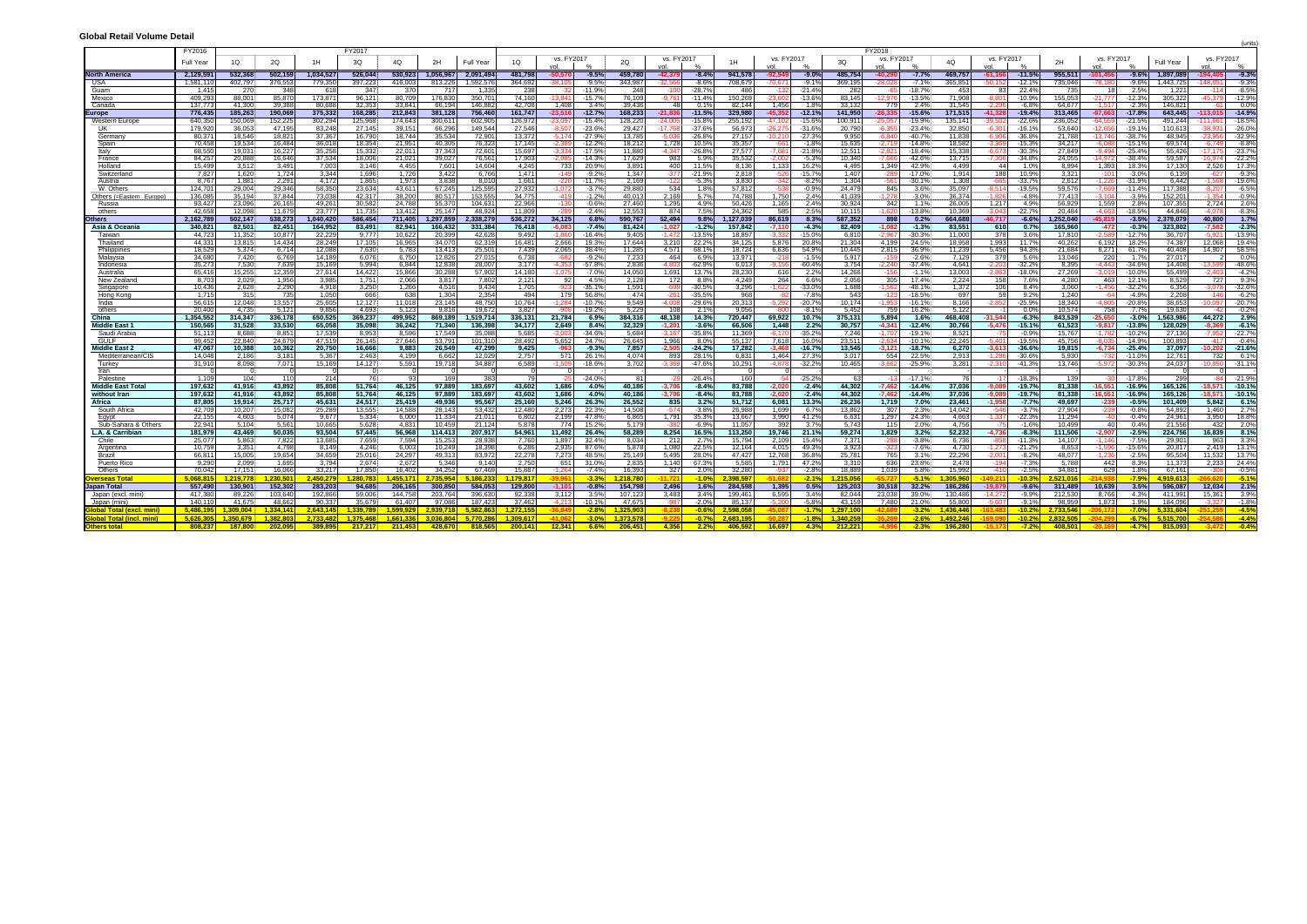# **Consolidated Sales Volume by region**

|                  |         |                      |         | -       |         |         |                 |        |         |               |         |         |         |        |        | (units)   |
|------------------|---------|----------------------|---------|---------|---------|---------|-----------------|--------|---------|---------------|---------|---------|---------|--------|--------|-----------|
|                  |         |                      |         |         |         |         |                 |        | FY2017  |               |         |         |         |        |        |           |
|                  | Japan   | U.S.<br>(incl. Guam) | Canada  | Mexico  | Europe  | Asia    | <b>Thailand</b> | China  | Others  | <b>Others</b> | Oceania | M.East  | Latin.A | Africa | Others | Total     |
| 1Q               | 123,652 | 392,779              | 36,773  | 107,751 | 170,883 | 87,719  | 12,995          | 4,137  | 70,587  | 110,946       | 17,074  | 32,609  | 40,475  | 20,537 | 251    | 1,030,503 |
| 2Q               | 148,392 | 355,416              | 34,435  | 93,807  | 199,754 | 108,587 | 16,189          | 5,917  | 86,481  | 123,113       | 15,877  | 31,671  | 49,496  | 25,749 | 320    | 1,063,504 |
| 1H               | 272,044 | 748,195              | 71,208  | 201,558 | 370,637 | 196,306 | 29,184          | 10,054 | 157,068 | 234,059       | 32,951  | 64,280  | 89,971  | 46,286 | 571    | 2,094,007 |
| 3Q               | 96,237  | 353,235              | 34,458  | 89,688  | 177,054 | 92,485  | 16,951          | 6,038  | 69,496  | 139,901       | 14,680  | 42,349  | 56,695  | 25,950 | 227    | 983,058   |
| 4Q               | 195,983 | 420,332              | 41,340  | 89,296  | 244,950 | 97,846  | 16,821          | 7,191  | 73,834  | 162,173       | 17,099  | 55,206  | 63,071  | 26,384 | 413    | 1,251,920 |
| 2H               | 292,220 | 773,567              | 75,798  | 178,984 | 422,004 | 190,331 | 33,772          | 13,229 | 143,330 | 302,074       | 31,779  | 97,555  | 119,766 | 52,334 | 640    | 2,234,978 |
| <b>Full Year</b> | 564,264 | 1,521,762            | 147,006 | 380,542 | 792,641 | 386,637 | 62,956          | 23,283 | 300,398 | 536,133       | 64,730  | 161,835 | 209,737 | 98,620 | 1,211  | 4,328,985 |

|                  |         |                      |         |               |          |         |                 |        | <b>FY2018</b> |               |         |         |         |         |               |           |
|------------------|---------|----------------------|---------|---------------|----------|---------|-----------------|--------|---------------|---------------|---------|---------|---------|---------|---------------|-----------|
|                  | Japan   | U.S.<br>(incl. Guam) | Canada  | <b>Mexico</b> | Europe   | Asia    | <b>Thailand</b> | China  | <b>Others</b> | <b>Others</b> | Oceania | M.East  | Latin.A | Africa  | <b>Others</b> | Total     |
| 1Q               | 124,302 | 328,373              | 40.183  | 64.055        | 154.609  | 77.524  | 15,807          | 4,238  | 57,479        | 138,593       | 15,270  | 42.948  | 53,816  | 26,316  | 243           | 927,639   |
| 2Q               | 145.275 | 316,289              | 34,918  | 75,395        | 147,939  | 86,675  | 17.779          | 3,893  | 65,003        | 149,527       | 16,027  | 42,548  | 62,016  | 28,656  | 280           | 956,018   |
| 1H               | 269.577 | 644.662              | 75,101  | 139,450       | 302,548  | 164,199 | 33,586          | 8.131  | 122,482       | 288,120       | 31,297  | 85,496  | 115,832 | 54,972  | 523           | 1,883,657 |
| 3Q               | 130.734 | 399,319              | 33,382  | 84,900        | 152, 117 | 83.978  | 22,800          | 3,161  | 58,017        | 149,357       | 15,087  | 51.492  | 55,404  | 27,143  | 231           | 1,033,787 |
| 4Q               | 174.919 | 363,609              | 35,455  | 73,434        | 180.617  | 93,019  | 19,034          | 4,731  | 69,254        | 135,224       | 15,552  | 35,534  | 56,234  | 27,567  | 337           | 1,056,277 |
| 2H               | 305,653 | 762,928              | 68,837  | 158,334       | 332,734  | 176,997 | 41,834          | 7,892  | 127,271       | 284,581       | 30,639  | 87,026  | 111,638 | 54,710  | 568           | 2,090,064 |
| <b>Full Year</b> |         | 575,230 1,407,590    | 143,938 | 297,784       | 635,282  | 341,196 | 75,420          | 16,023 | 249,753       | 572.701       | 61,936  | 172.522 | 227,470 | 109.682 | 1,091         | 3,973,721 |

|                                          |                    |                                       |                   |                    |                      |                    |                 |                   | Variance FY2017 vs FY2018 |                    |                   |                    |                   |        |                 |           |
|------------------------------------------|--------------------|---------------------------------------|-------------------|--------------------|----------------------|--------------------|-----------------|-------------------|---------------------------|--------------------|-------------------|--------------------|-------------------|--------|-----------------|-----------|
|                                          | Japan              | U.S.<br>(incl. Guam)                  | Canada            | Mexico             | Europe               | Asia               | <b>Thailand</b> | China             | Others                    | Others             | Oceania           | M.East             | Latin.A           | Africa | <b>Others</b>   | Total     |
| 1Q                                       | 650                | △ 64,406                              | 3.410             | △ 43,696           | ∆ 16,274             | △ 10.195           | 2,812           | 101               | $\triangle$ 13,108        | 27.647             | $\triangle$ 1,804 | 10,339             | 13.341            | 5,779  | Δ8              | △ 102,864 |
| 2Q                                       | $\triangle$ 3.117  | . 39.127<br>$\Delta$                  | 483               | △ 18,412           | ∆ 51,815             | △ 21.912           | 1,590           | $\triangle$ 2,024 | $\triangle$ 21,478        | 26.414             | 150               | 10,877             | 12,520            | 2,907  | ⊿ 40            | △ 107.486 |
| 1H                                       |                    | $\triangle$ 2,467 $\triangle$ 103,533 | 3.893             | △ 62.108           | ∆ 68,089             | $\triangle$ 32.107 | 4,402           | $\triangle$ 1,923 | $\triangle$ 34,586        | 54.061             | $\triangle$ 1,654 | 21.216             | 25,861            | 8,686  | ⊿ 48            | △ 210,350 |
| 3Q                                       | 34.497             | 46.084                                | $\triangle$ 1.076 | ∆ 4.788            | ∆ 24.937             | $\triangle$ 8,507  | 5.849           | $\triangle$ 2.877 | $\triangle$ 11,479        | 9,456              | 407               | 9.143              | $\triangle$ 1,291 | 1,193  |                 | 50,729    |
| 4Q                                       | $\triangle$ 21.064 | $\triangle$ 56.723                    | $\Delta$ 5,885    | △ 15,862           | ∆ 64.333             | $\triangle$ 4,827  | 2,213           | $\triangle 2,460$ | $\triangle$ 4,580         | $\triangle$ 26.949 | $\triangle$ 1.547 | $\triangle$ 19.672 | $\triangle$ 6,837 | 1,183  | $\triangle$ 76  | △ 195,643 |
| 2H                                       | 13.433             | ∆ 10.639                              | $\triangle$ 6.961 | $\triangle$ 20.650 | △ 89.270             | △ 13.334           | 8.062           | $\triangle$ 5,337 | $\triangle$ 16.059        | ∆ 17.493           | $\triangle$ 1.140 | $\triangle$ 10.529 | $\triangle$ 8.128 | 2,376  | $\triangle$ 72  | △ 144,914 |
| <b>Full Year</b><br>$\sim$ $\sim$ $\sim$ |                    | 10,966 ∆ 114,172                      | ∆ 3,0681          |                    | ∆ 82,758 ∆ 157,359 ∆ | △ 45,441           | 12.464          | $\triangle$ 7,260 | $\triangle$ 50,645        | 36,568             | $\triangle$ 2,794 | 10,687             | 17,733            | 11,062 | $\triangle$ 120 | △ 355,264 |

\*: Including sales to Renault OEM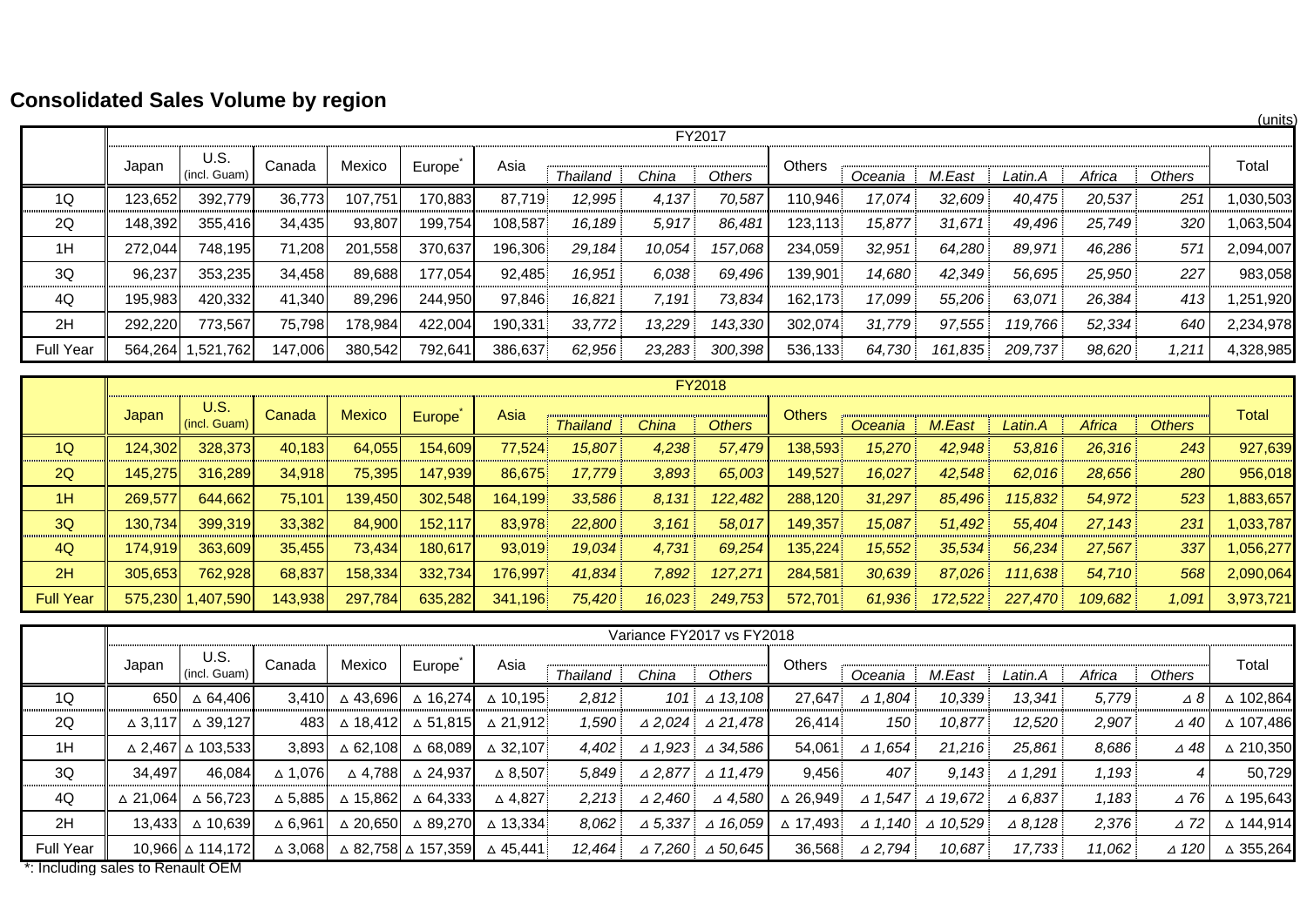#### **Global Production Volume**

|                             | Global Production volume    |              |                                 |                  |                |                                    |              |                                      |                                  |                               |                               |                                     |                                               |                                      |              |                                    |                                               |                            |             |                                              |               |                                      |               |                             |               |                                                        |           |                            |               |                                                 | <i><u><b>funits</b></u></i> |
|-----------------------------|-----------------------------|--------------|---------------------------------|------------------|----------------|------------------------------------|--------------|--------------------------------------|----------------------------------|-------------------------------|-------------------------------|-------------------------------------|-----------------------------------------------|--------------------------------------|--------------|------------------------------------|-----------------------------------------------|----------------------------|-------------|----------------------------------------------|---------------|--------------------------------------|---------------|-----------------------------|---------------|--------------------------------------------------------|-----------|----------------------------|---------------|-------------------------------------------------|-----------------------------|
|                             |                             | FY2016       |                                 |                  |                | FY2017<br><b></b>                  | .            |                                      |                                  |                               |                               |                                     | FY2018<br>.                                   |                                      | .            |                                    |                                               | vs. FY2017 (1Q)            |             | vs. FY2017 (2Q)                              |               | vs. FY2017 (1H)                      |               | vs. FY2017 (3Q)             |               | vs. FY2017 (4Q)                                        |           | vs. FY2017 (2H)            |               | vs. FY2017 (Full Year                           |                             |
|                             |                             | Full Year    | 1Q                              | 2Q               | 1H             | 3Q                                 | 4Q           | 2H                                   | Full Year                        | 1Q                            | 2Q                            | 1H                                  | 3Q                                            | 3Q YTD                               | 4Q           | 2H                                 | Full Year                                     | vol.                       |             | vol.                                         | $\%$          | vol.                                 | $\%$          | vol.                        | $\%$          | vol.                                                   | $\%$      | vol.                       | $\frac{9}{6}$ | vol.                                            | %                           |
|                             | <b>DOM</b>                  | 402,098<br>. | 91.060                          | 103,480<br>.     | 194.540        | 64,606<br>.                        | 140,391<br>. | 204.997                              | 399.53                           | 90,258<br>.                   | 97.404<br>.                   | 187.662<br>.                        | 97,287                                        | 284,949                              | 122,213      | 219,500                            | 407.163                                       | $\triangle$ 802            | $-0.9%$     | $\triangle$ 6.076:                           | $-5.9%$       | $\triangle$ 6.878                    | $-3.5%$       | 32,681                      | 50.6%         | △ 18,178                                               | $-12.9%$  | 14,503                     | 7.1%          | 7,625                                           | 1.9%                        |
|                             | <b>FXP</b>                  | 612,935      | 154,329                         | 172,704          | 327,033        | 146,376                            | 112,595      | 258,971                              | 586.004                          | 138,959                       | 119,751                       | 258,710                             | 134,352                                       | 393.062:                             | 100,557      | 234,909                            | 493.61                                        | △ 15.370                   | $-10.0%$    | $\triangle$ 52.953:                          | $-30.7%$      | $\triangle$ 68.323                   | $-20.9%$      | △ 12,024                    | $-8.2%$       | △ 12.038                                               | $-10.7%$  | △ 24,062                   | $-9.3%$       | △ 92,385                                        | $-15.8%$                    |
| Japan Total                 |                             | 1,015,033    | 245.389                         | 276.184          | 521,573        | 210,982                            | 252,986      | 463,968                              | 985.54                           | 229,217                       | 217,155                       | 446,372                             | 231,639                                       | 678,011                              | 222,770      | 454,409                            | 900.78                                        | ▲ 16.172                   | $-6.6%$     | ▲ 59.029                                     | $-21.4%$      | △ 75,201                             | $-14.4%$      | 20.657                      | 9.8%          | ▲ 30,216                                               | $-11.9%$  | △ 9,559                    | $-2.1%$       | △ 84,760                                        | $-8.6%$                     |
|                             | Nissan / Infiniti / Venucia | 1,169,34     | 273.053<br>.                    | 314.34<br>.      | 587.397<br>.   | 316.902<br>.                       | 413.466<br>. | 730,368                              | 1.317.76<br><b>CONTRACTOR</b>    | 300.384                       | 363.789<br>.                  | 664.173                             | 347.647<br><b><i><u>ALCOHOL: 1999</u></i></b> | 1.011.820                            | 380.484<br>. | 728.131<br>.                       | 1.392.304                                     | 27.331                     | 10.0%       | 49.445                                       | 15.7%         | 76.776                               | 13.1%         | 30.745                      | 9.7%          | △ 32.982                                               | $-8.0%$   | $\triangle 2,237$          | $-0.3%$       | 74.539:                                         | 5.7%                        |
|                             |                             | 151,34       | 40.620                          | 47,28            | 87,90          | 43,818                             | 56,859       | 100,677                              | 188,578                          | 43,561                        | 33,953                        | 77,514                              | 33,328                                        | 110,842                              | 54,869       | 88,197                             | 165,71                                        | 2.941:                     | 7.2%        | $\triangle$ 13.328                           | $-28.2%$      | $\triangle$ 10.387                   | $-11.8%$      | $\triangle$ 10.490          | $-23.9%$      | $\triangle$ 1.990:                                     | $-3.5%$   | $\triangle$ 12.480         | $-12.4%$      | △ 22,867                                        | $-12.1%$                    |
| <b>China Total</b>          |                             | 1,320,687    | 313.673                         | 361,625          | 675,298        | 360,720                            | 470,325      | 831,045                              | 1.506.343                        | 343,945                       | 397,742                       | 741,687                             | 380,975                                       | 1,122,662                            | 435,353      | 816,328                            | 1.558.01                                      | 30,272                     | 9.7%        | 36,117                                       | 10.0%         | 66,389                               | 9.8%          | 20,255                      | 5.6%          | △ 34.972                                               | $-7.4%$   | ▲ 14,717                   | $-1.8%$       | 51,672                                          | 3.4%                        |
|                             | us NNA<br>                  | 990,93       | 236.673                         | 223,750          | 460.423        | 216,923                            | 222,137      | 439,060                              | 899.48                           | 200.075<br>.                  | 193,189                       | 393,264<br>.                        | 219,920                                       | 613,184                              | 207.343      | 427.263                            | 820.52                                        | $\triangle$ 36.598         | $-15.5%$    | $\triangle$ 30.561                           | $-13.7%$      | $\triangle$ 67.159                   | $-14.6%$      | 2,997<br>.                  | 1.4%          | △ 14.794                                               | $-6.7\%$  | △ 11.797                   | $-2.7%$       | △ 78,956                                        | $-8.8%$                     |
|                             | Mexico NMFX<br>             | 863,915<br>. | 220,444                         | 194.158          | 414,602<br>$.$ | 186,754<br>and the company of the  | 186,520<br>  | 373,274<br>.                         | 787,876<br>.                     | 179,134                       | 184,511                       | 363,645<br>.                        | 184,766                                       | 548,411<br>and a market and a market | 185,893<br>. | 370,659<br>.                       | 734,304                                       | △41.310 - 18.7%            |             | $\triangle$ 9,647                            | $-5.0%$       | $\triangle$ 50,957                   | $-12.3%$      | $\triangle$ 1.988           | $-1.1%$       | $\Delta$ 627                                           | $-0.3%$   | $\triangle 2,615$          | $-0.7%$       | $\triangle$ 53,572                              | $-6.8%$                     |
|                             | Mexico COMPAS               |              | $\Omega$                        |                  |                | 443                                | 6.484        | 6,927                                | 6,92                             | 8,566                         | 11,015                        | 19,581                              | 7,908                                         | 27,489                               | 4,424        | 12,332                             | 31.913                                        | 8.566                      |             | 11.015                                       |               | 19,581                               |               |                             | 7,465 1685.1% | $\triangle$ 2,060:                                     | $-31.8%$  | 5,405                      | 78.09         | 24,986 360.7%                                   |                             |
| <b>North America Total</b>  |                             | 1.854.853    | 457,117                         | 417.908          | 875,025        | 404,120                            | 415,141      | 819,261                              | 1,694,286                        | 387,775                       | 388,715                       | 776,490                             | 412,594                                       | 1,189,084                            | 397,660      | 810,254                            | 1,586,744                                     | $\triangle$ 69.342 - 15.2% |             | ▲ 29,193                                     | $-7.0%$       | ▲ 98,535                             | $-11.3%$      | 8.474                       | 2.1%          | A 17.481                                               | $-4.2%$   | △ 9,007                    | $-1.1%$       | △ 107,542                                       | $-6.3%$                     |
|                             | UK NMUK                     | 518.47<br>.  | 120.897                         | 112,220          | 233.117        | 124.103                            | 130.049<br>  | 254.152<br>.                         | 487.26<br>                       | 126.422                       | 86,505                        | 212,927<br>.                        | 99.332                                        | 312,259                              | 103.105      | 202.437<br>.                       | 415.36<br>.                                   | 5.525<br>                  | 4.6%        | $\triangle$ 25.715                           | $-22.9%$      | $\triangle$ 20.190                   | $-8.7%$       | $\triangle$ 24.771          | $-20.0\%$     | △ 26,944                                               | $-20.7%$  | A 51.715 - 20.3%           |               | △ 71.905                                        | $-14.8%$                    |
|                             | Spain NMISA (Barcelona)     | 110.057      | 23.743                          | 18.991           | 42.734         | 22.571                             | 23.583       | 46.154                               | 88.88                            | 25.927                        | 15.440                        | 41.367                              | 17.508                                        | 58.875                               | 16.734       | 34.242                             | 75,609                                        | 2.184                      | 9.2%        | A 3.551                                      | $-18.7%$      | $\triangle$ 1.367.                   | $-3.2%$       | $\triangle$ 5.063           | $-22.4%$      | $\triangle$ 6.849                                      | $-29.0%$  | △ 11.912                   | -25.8%        | △ 13.279                                        | $-14.9%$                    |
|                             | Spain NMISA (Avilla)        | .<br>14,823  | mana mata<br>2,675              | 1,992            | .<br>4,667     | .<br>2,321                         | .<br>2,703   | 5,024                                | .<br>9,69                        | an mana an an an Air<br>3,209 | .<br>2,750                    | <b><i>ALCOHOL: UNK</i></b><br>5,959 | 3,210                                         | <b>A FORD HOLD OF</b><br>9,169       | .<br>3,901   | .<br>7.111                         | .<br>13.070                                   | 534                        | 20.0%       | 758                                          | 38.1%         | 1,292 27.7%                          |               | 889                         | 38.3%         | 1.198                                                  | 44.3%     | 2,087                      | 41.5%         | 3.379 34.9%                                     |                             |
|                             | <br>France Renault (Flins)  | .<br>14.353  | an marata<br>29.977             | .<br>24.587      | .<br>54.564    | .<br>25.647                        | .<br>19,840  | .<br>45.487                          | an an an an a<br>100.051         | an mana<br>12.498             | .<br>14.466                   | 26.964                              | <b>A CONTRACTOR</b><br>23.435                 | .<br>50.399                          | .<br>17.636  | <b>THE REAL PROPERTY</b><br>41.071 | .<br>68,035                                   | △ 17.479                   | $-58.3%$    | $\triangle$ 10.121:                          | $-41.2%$      | .<br>$\triangle$ 27.600 $\therefore$ | .<br>$-50.6%$ | $\triangle$ 2.212:          | $-8.6%$       | <br>$\triangle 2.204$ :                                | $-11.1%$  | $\triangle$ 4.416:         | $-9.7%$       | $\triangle$ 32.016:                             | $-32.0%$                    |
|                             | <br>Russia NMGR             | .<br>39.475  | a a como como face<br>11.365    | .<br>10.749      | .<br>22.114    | <b>Holland County</b><br>13.792    | .<br>15.015  | 28,807                               | .<br>50,921                      | 13,604                        | 12,327                        | 25,931                              | .<br>15.579                                   | 41.510                               | 11.419       | .<br>26.998                        | .<br>52.929                                   | 2.239                      | 19.7%       | <b>CONTRACTOR</b> CONTRACTOR<br>1.578        | 14.7%         |                                      | 3.817 17.3%   | 1.787                       | 13.0%         | $\triangle$ 3.596.                                     | $-23.9%$  | $\triangle$ 1.809          |               | and a management of the company of the<br>2.008 | 3.9%                        |
|                             | <br>Russia Avtovaz'         | .<br>31,297  | <b>ALCOHOL: UNITED</b><br>9,665 | .<br>10,335      | 20,000         | <b><i>CONTRACTOR</i></b><br>10,890 | <br>9.473    | 20,363                               | <b>Andrew Contract</b><br>40,363 | 9,627                         | .<br>11,023                   | .<br>20,650                         | .<br>9,247                                    | 29,897                               | .<br>5,770   | 15,017                             | 35.667                                        | $\triangle$ 38:            | $-0.4%$     | 688                                          | 6.7%          | 650:                                 | 3.3%          | $\triangle$ 1,643 - 15.1%   |               | $\triangle$ 3,703                                      | $-39.1%$  | $\triangle$ 5,346 $-26.39$ |               | $\triangle$ 4,696 $-11.6\%$                     |                             |
| <b>Europe Total</b>         |                             | 728,476      | 198.322                         | 178,87           | 377,196        | 199.324                            | 200,663      | 399,987                              | 777.183                          | 191,287                       | 142,511                       | 333,798                             | 168,31                                        | 502.109                              | 158,565      | 326.876                            | 660,674                                       | △ 7.035                    | $-3.5%$     | ▲ 36.363                                     | $-20.3%$      | △43.398                              | -11.5%        | △ 31.013                    | $-15.6%$      | $\triangle$ 42.098                                     | $-21.0\%$ | △ 73.111                   | -18.3%        | ▲ 116.509                                       | $-15.0%$                    |
|                             | Taiwan Yulon*               | 41,291<br>.  | 9.613                           | 10,598           | 20,21'<br>.    | 9,355<br>.                         | 9.494        | 18,849                               | 39.06<br>an an an an a           | 7,790<br>an mana an an an Alb | 8.698<br><b>ALCOHOL: UNIT</b> | 16.488<br>.                         | 7,915<br>                                     | 24.403<br>manan mata                 | 9,622<br>.   | 17,537                             | 34,02<br>.                                    | $\triangle$ 1.823.         | $-19.0%$    | $\triangle$ 1.900:                           | $-17.9%$      | $\triangle 3,723$ :                  | $-18.4%$      | $\triangle$ 1.440:          | $-15.4%$      | 128                                                    | 1.3%      | △ 1,312.                   | $-7.0%$       | $\Delta$ 5,035.                                 | $-12.9%$                    |
|                             | India RNAIPL                | 317.347      | a mana a ma<br>62.236           | .<br>59.879<br>. | 122,115        | 57.413<br>.                        | .<br>59.515  | 116,928                              | 239.043<br>.                     | 42.956                        | 47.709<br>.                   | 90.665                              | 46.981                                        | 137.646:                             | 44.840       | .<br>91.821                        | 182.486                                       | △ 19.280                   | -31.0%      | $\triangle$ 12.170                           | $-20.3%$      | △ 31,450 -25.8%                      | .             | $\triangle$ 10.432<br>.     | $-18.29$      | △ 14.675                                               | $-24.7%$  | △ 25.107 -21.59            |               | <br>$\triangle$ 56.557:                         | $-23.7%$                    |
|                             | Thailand NMT                | 116,794      | 29.870                          | 33,91            | 63.78          | 35,568                             | 34.588       | 70,156                               | 133.93                           | 38,889                        | 41.758                        | 80,647                              | 47.836                                        | 128.483                              | 38,366       | 86,202                             | 166,849                                       | 9.019.                     | 30.2%       | 7.847                                        | 23.1%         | 16.866                               | 26.4%         | 12.268                      | 34.5%         | 3.778                                                  | 10.9%     | 16.046                     | 22.9%         | 32.912 24.6%                                    |                             |
| Indonesia NMI               |                             | 25.465       | eren en en en de<br>3,109       | 5.998            | .<br>9.107     | <b>CONTRACTOR</b><br>3.066         | .<br>6.961   | <b><i>ALCOHOL: UNK</i></b><br>10,027 | 19,134                           | 3,853                         | .<br>1.668                    | .<br>5,521                          | 1,421                                         | 6.942                                | .<br>1,804   | .<br>3,225                         | <b><i><u>ALCOHOL: UNITED</u></i></b><br>8.746 | 744                        | 23.9%       | <b>ALCOHOL: UNITED</b><br>$\triangle$ 4.330: | .<br>$-72.2%$ | $\triangle$ 3.586:                   | $-39.4%$      | $\triangle$ 1.645:          | $-53.79$      | man and an anti-particular and an<br>$\triangle$ 5.157 | $-74.1%$  | $\triangle$ 6.802          | $-67.89$      | $\triangle$ 10.388                              | $-54.3%$                    |
|                             | Philippines Philippine'     | .<br>3.772   | 1.294                           | 1.601            | .<br>2.895     | 1.888                              | 1.740        | .<br>3.628                           | 6,523                            | 1.047                         | 1.176                         | 2,223                               | <br>1.065                                     | 3.288                                | 1.376        | 2.441                              | <b><i><u>PERMITTENT</u></i></b><br>4.664      | $\triangle$ 247            | $-19.1%$    | $\triangle$ 425                              | $-26.5%$      | △672 -23.2%                          |               | $\triangle$ 823             | $-43.69$      | $\triangle$ 364                                        | -20.9%    | △ 1.187                    | $-32.79$      | $\triangle$ 1.859:                              |                             |
|                             | Korea RSM*                  | .<br>130,700 | 26.972                          | <br>31.71        | 58,683         | 32,896                             | .<br>34,385  | 67,281                               | 125.96                           | .<br>27,687                   | .<br>20,317                   | .<br>48,004                         | .<br>24,862                                   | .<br>72,866                          | .<br>18,039  | 42,901                             | 90,905                                        | 715.                       | 2.7%        | $\triangle$ 11.394                           | $-35.9%$      | $\triangle$ 10.679                   | $-18.2%$      | $\triangle$ 8.034 $-24.4\%$ |               | $\land$ 16.346                                         | $-47.5%$  | △ 24,380                   | $-36.29$      | △ 35,059 -27.8%                                 |                             |
| Asia (excl. China) Total    |                             | 635,369      | 133,094                         | 143,698          | 276,792        | 140,186                            | 146,683      | 286,869                              | 563,66                           | 122,222                       | 121,326                       | 243,548                             | 130,080                                       | 373,628                              | 114,047      | 244,127                            | 487,675                                       | ▲ 10.872                   | $-8.2%$     | ▲ 22,372                                     | -15.6%        | △ 33,244                             | -12.0%        | Δ 10,106                    | $-7.2%$       | △ 32,636                                               | $-22.2%$  | △42,742 - 14.9%            |               | ▲ 75,986                                        | $-13.5%$                    |
|                             | Brazil NBA                  | 51,265<br>.  | 14.621<br>.                     | 26,365<br>.      | 40.986<br>.    | 26,948                             | 27,780       | 54.728                               | 95.71<br>.                       | 27,294<br>.                   | 31,020<br>.                   | 58,314<br>.                         | 25.659<br>.                                   | 83.973                               | 22,038       | 47.697<br>.                        | 106.01                                        | 12.673                     | 86.7%       | 4.655<br>.                                   | 17.7%         | 17,328                               | 42.3%         | △ 1,289                     | $-4.8%$       | $\Delta$ 5,742.                                        | $-20.7%$  | $\Delta$ 7,031             | $-12.89$      | 10,297                                          | 10.8%                       |
|                             | Argentine LATAM             | .            | $\Omega$<br>.                   |                  | .              | a a concerta a concil              | .            |                                      | .                                |                               | 824                           | 824                                 | 4.214<br>.                                    | 5.038                                | 1.735<br>.   | 5.949                              | 6.77<br>.                                     |                            |             | 824<br>.                                     |               | 824<br>.                             |               | 4.214<br>.                  | .             | 1.735                                                  |           | 5.949<br>.                 |               | 6.773<br>a ann an seachain an a-mach            |                             |
|                             | S.Africa NSA                | 30,590       | 7.463                           | 9.585            | 17.048         | 8.932                              | 6.753        | 15,685                               | 32,733                           | 10,870                        | 8.512                         | 19,382                              | 8.156                                         | 27.538                               | 9.443        | 17,599                             | 36,981                                        |                            | 3.407 45.7% | $\triangle$ 1.073 $-11.2\%$                  |               | 2.334                                | 13.7%         | $\triangle$ 776             | $-8.7%$       | 2.690                                                  | 39.8%     | 1.914                      | 12.29         | 4.248                                           | 13.0%                       |
|                             | <br>Eavot NMEG              | .<br>16,733  | an manautin<br>2.803            | 4.185            | .<br>6,988     | .<br>4,767                         | .<br>4.843   | 9,610                                | 16,598                           | .<br>4,325                    | .<br>4,695                    | .<br>9,020                          | .<br>5,513                                    | .<br>14,533                          | .<br>3,650   | 9,163                              | 18.183                                        | 1.522                      | 54.3%       | a mara mata<br>510                           | .<br>12.2%    | .<br>2,032                           | .<br>29.1%    | 746                         | 15.6%         | $\triangle$ 1,193:                                     | $-24.6%$  | $\triangle$ 447            | $-4.7%$       | .<br>1.585.                                     | 9.5%                        |
| <b>Other overseas Total</b> |                             | 98,588       | 24.887                          | 40.135           | 65,022         | 40,647                             | 39,376       | 80.023                               | 145.045                          | 42,489                        | 45,051                        | 87.540                              | 43,542                                        | 131,082                              | 36,866       | 80,408                             | 167,948                                       | 17,602                     | 70.7%       | 4.916                                        | 12.2%         | 22,518                               | 34.6%         | 2,895                       | 7.1%          | $\triangle 2,510$                                      | $-6.4\%$  | 385                        | 0.5%          | 22,903                                          | 15.8%                       |
| Total                       |                             | 5.653.006    | 1.372.482                       | 1.418.424        | 2.790.906      | 1,355,979 1,525,174                |              | 2.881.153                            | 5,672,059                        | 1,316,935 1,312,500           |                               | 2,629,435                           | 1.367.141                                     | 3,996,576 1,365,261                  |              | 2.732.402                          | 5.361.837                                     | $\triangle$ 55,547         |             | $-4.0\%$ $\triangle$ 105,924                 |               | $-7.5\%$ $\triangle$ 161,471         | $-5.8\%$      | 11.162                      |               | $0.8\%$ $\triangle$ 159,913                            |           | $-10.5\%$ $\Delta$ 148,751 |               | $-5.2\%$ $\triangle$ 310,222                    | $-5.5%$                     |

\* Non-consolidated companies

*Note \*1 Note \*2 Note \*3* Indonesia and Philippines volume had been a part of EXP in Japan as CKD production, however it was changed to KD Set production so that it has reported separately since September 2002.<br>All figures are on fiscal year basis.